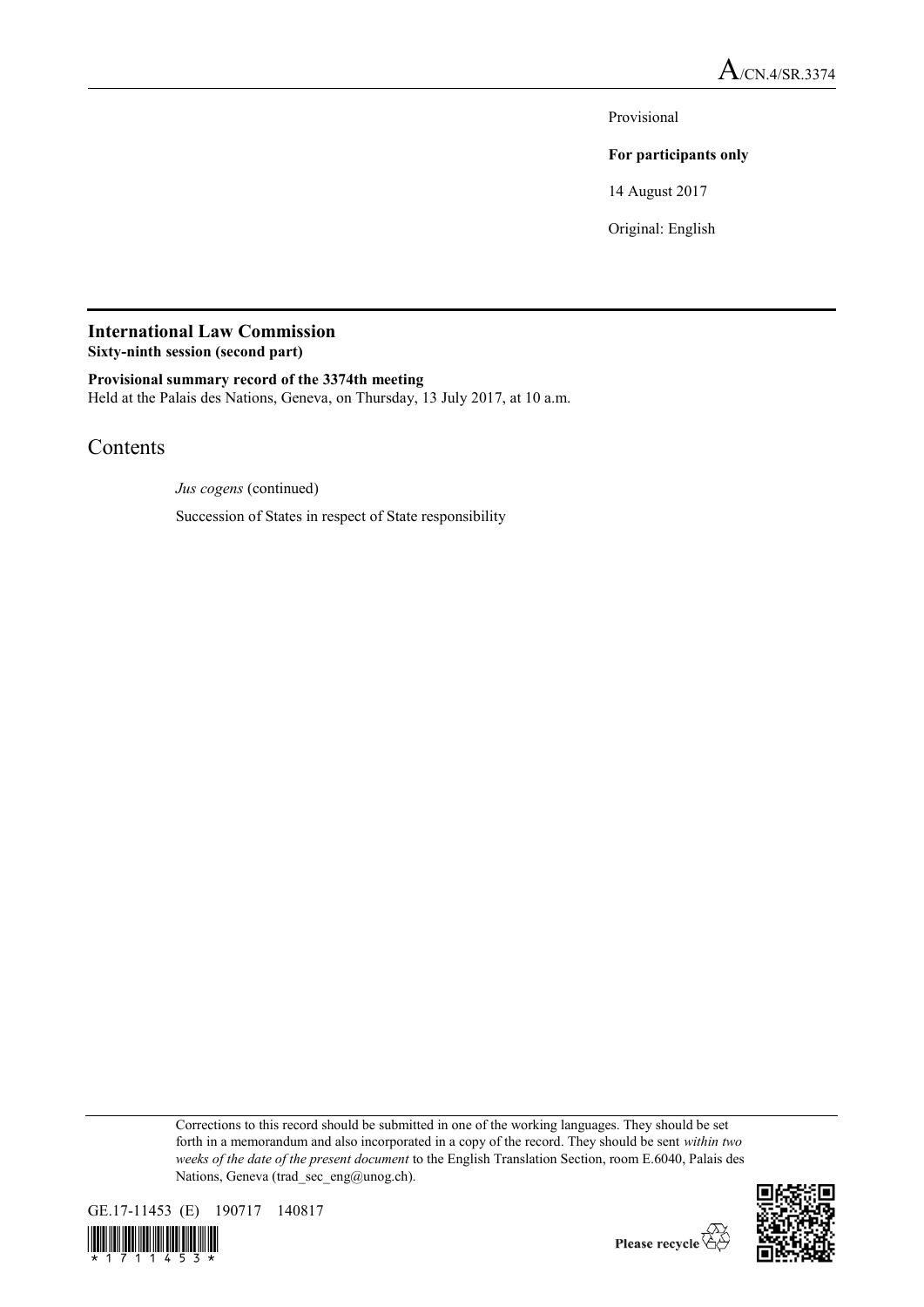## *Present*:

| Chairman:    | Mr. Valencia-Ospina   |
|--------------|-----------------------|
| Members:     | Mr. Cissé             |
|              | Ms. Escobar Hernández |
|              | Ms. Galvão Teles      |
|              | Mr. Gómez-Robledo     |
|              | Mr. Grossman Guiloff  |
|              | Mr. Hassouna          |
|              | Mr. Hmoud             |
|              | Mr. Huang             |
|              | Mr. Jalloh            |
|              | Mr. Kolodkin          |
|              | Mr. Laraba            |
|              | Ms. Lehto             |
|              | Mr. Murase            |
|              | Mr. Murphy            |
|              | Mr. Nguyen            |
|              | Ms. Oral              |
|              | Mr. Ouazzani Chahdi   |
|              | Mr. Park              |
|              | Mr. Peter             |
|              | Mr. Petrič            |
|              | Mr. Rajput            |
|              | Mr. Reinisch          |
|              | Mr. Ruda Santolaria   |
|              | Mr. Saboia            |
|              | Mr. Šturma            |
|              | Mr. Tladi             |
|              | Mr. Valencia-Ospina   |
|              | Mr. Vázquez-Bermúdez  |
|              | Sir Michael Wood      |
| Secretariat: |                       |

Mr. Llewellyn Secretary to the Commission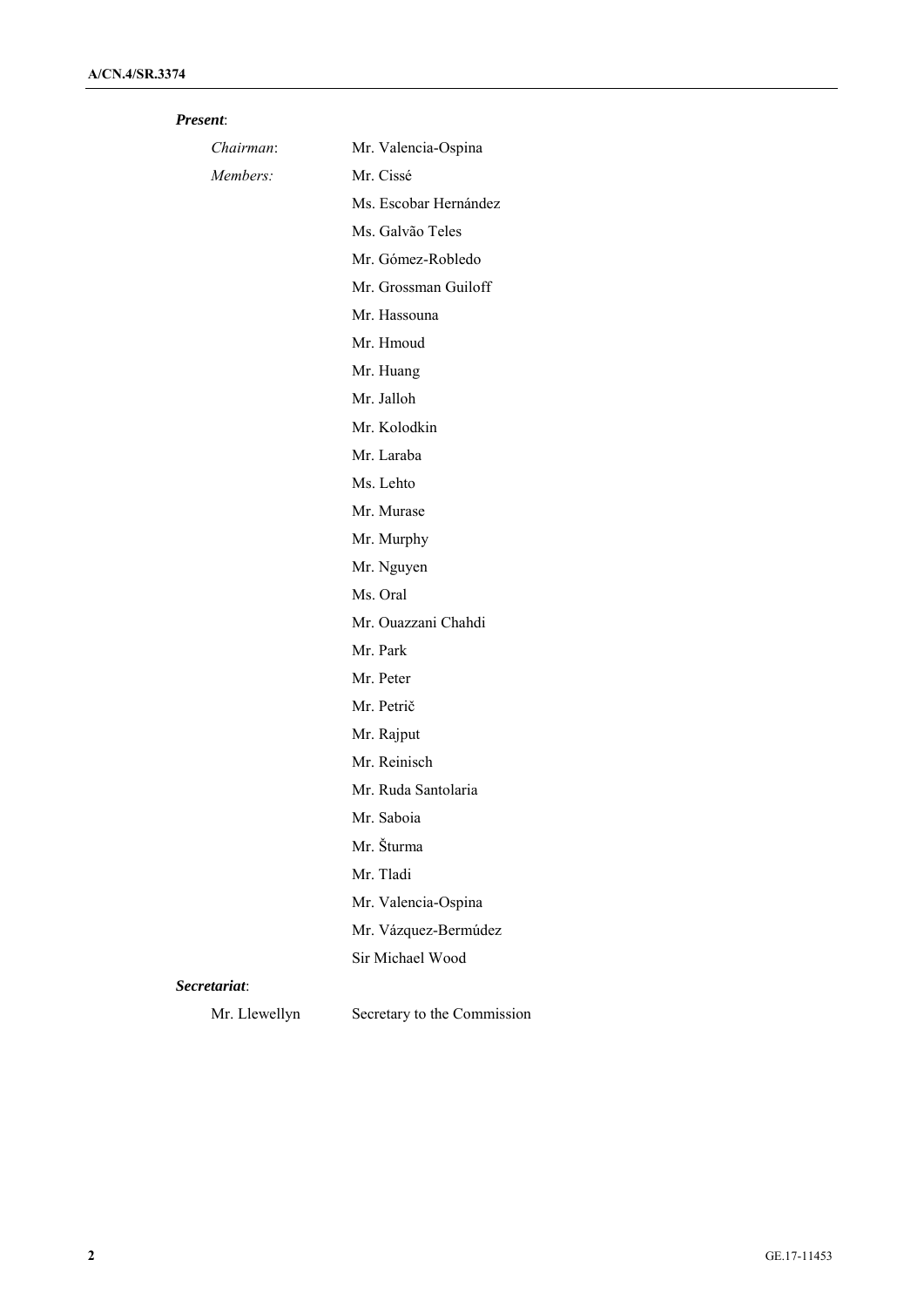*The meeting was called to order at 10 a.m.*

#### *Jus cogens* (agenda item 7) (continued) (A.CN.4/706)

**Mr. Tladi** (Special Rapporteur), summing up the debate on his second report, said that he was grateful for the valuable comments and drafting suggestions made by the members of the Commission, as well as for their highlighting of additional materials. The draft conclusions would remain in the Drafting Committee until the full set was adopted, thus ensuring that the Drafting Committee and the Commission had a full overview of how everything fit together before particular provisions were adopted.

Most, if not all, of the members had expressed agreement with his proposal to change the name of the topic, although some had done so with caveats, for example that the Commission should revisit the title when it discussed the question of regional *jus cogens*. He had already expressed his doubts about regional *jus cogens*, but had promised to discuss the possibility in future reports. In any case, if the relevant materials were to establish the existence of regional *jus cogens*, it would not require a change of title because it would be an exception to the general rule. One member had proposed dealing with domestic *jus cogens*, but he did not support that idea, as it would require the Commission to study all legal systems to see how *jus cogens* worked in them, and it was not clear what the purpose of such an undertaking would be. Perhaps domestic *jus cogens* could be considered by the Working Group on the Long-term Programme of Work, but it was automatically excluded under the current topic, given that article 53 of the Vienna Convention on the Law of Treaties was being used as the basis of the work. However, he agreed that the Commission should certainly consider practice from a broader regional spread and diversify the sources of evidence. Another member had accepted the revised title on the understanding that the topic went beyond treaty law. Most of the authority on which the criteria and characteristics proposed in the second report were based had nothing to do with treaty law.

It was clear from the debate at the current session that a very large majority of members accepted the content of draft conclusion 3 (2), although not all supported its retention. Many of the members had agreed that *jus cogens* norms were somehow linked to the fundamental values of the international community. One member had expressed doubt as to whether a reference in the draft conclusions was warranted since the concept did not appear in article 53 of the Vienna Convention, but that reasoning was misplaced, as the criterion for inclusion in the draft conclusions was not that it appeared in article 53 but that it was reflected in practice. Only two members had suggested that there was no practice, arguing that the report referred only to dissenting and separate opinions and scholarly writings. He drew attention to paragraphs 20 to 22 of the report, which referred to judgments and advisory opinions of national and international courts and tribunals. He did not support the view expressed by one member that the near universal reliance by domestic courts on fundamental values should be discarded because courts in different jurisdictions might attach different meanings to the same words; that would suggest that it was necessary not only to establish practice but the intention behind the practice, which was a standard that would never be met under any topic.

Other members had also expressed doubts about the notion of fundamental values. One, for example, had sought to reject it because domestic law could be grounded on particular basic values chosen by a nation, but international law was grounded on a multiplicity of value systems. If that distinction were correct, he did not see why the international community and its multiplicity of value systems could not produce fundamental values. Another member had expressed doubts about whether *jus cogens* could be said to "reflect" or "protect" fundamental values. They were different concepts, and it was not implied in the report that they were not; they were not mutually exclusive, however, and he tended to agree with the proposal to use the two verbs — separated by "and/or" rather than "and". He agreed with the members who had suggested that it would be helpful to clarify what was meant by fundamental values: by definition, such values were not static, as they largely related to the problems of the day, and such fluidity would best be captured in the commentary.

As at the previous session, the link between universal applicability and regional *jus cogens* had been made. Several members had expressed concern about envisaging the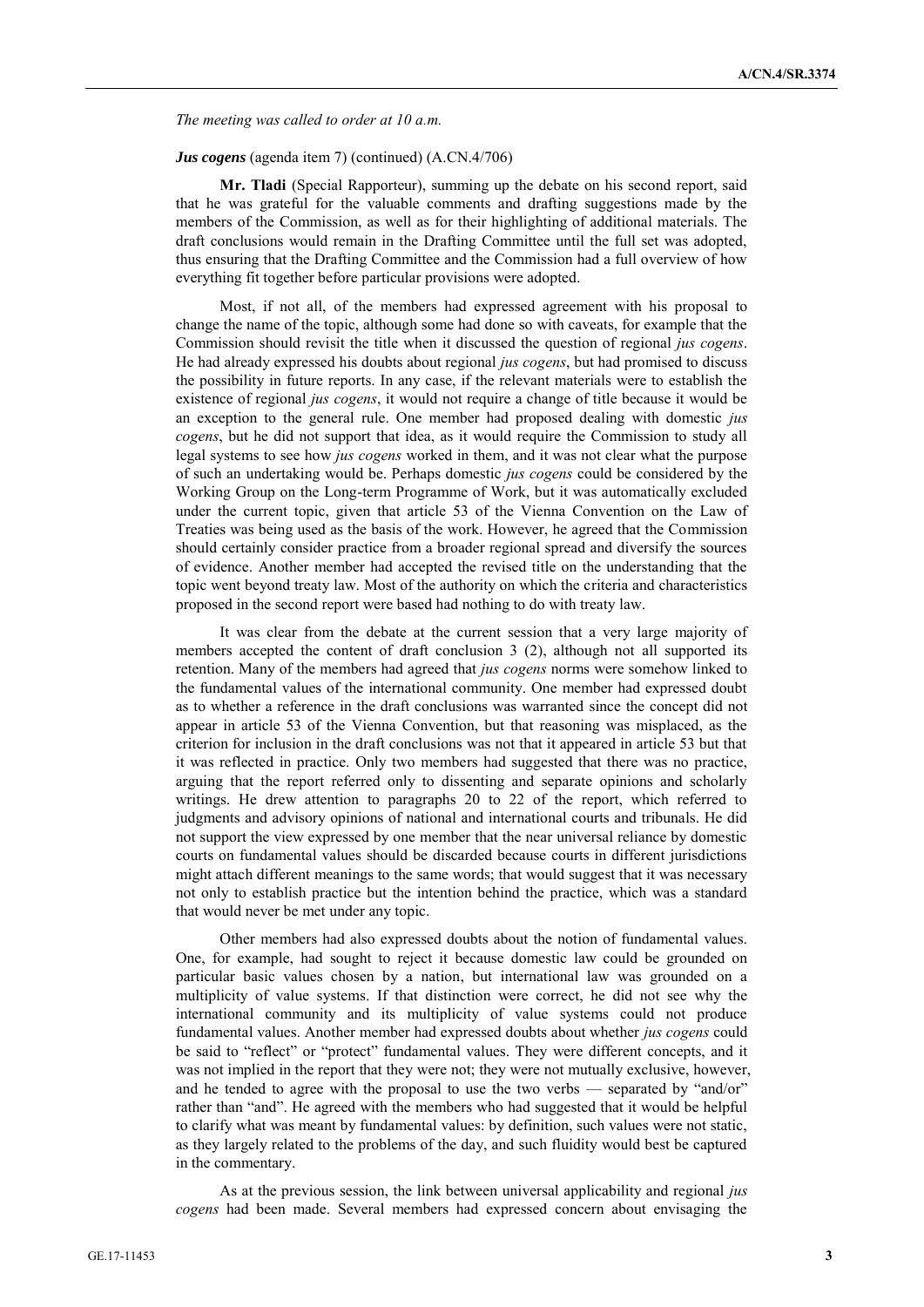inclusion of regional *jus cogens*, but he agreed with the member who had maintained that such a notion would not be inconsistent with universal application. After all, if regional *jus cogens* did exist, it would be universally applicable within that region. His suspicion that regional *jus cogens* was not possible in legal terms derived not from some sort of tension with the notion of universal application but from other considerations that would be addressed in a future report, such as the applicability of the persistent objector doctrine. More importantly, practice incontrovertibly showed that *jus cogens* norms were universally applicable. The question raised of whether universal application meant "all States" or "all subjects of international organizations" was an important one, which he would prefer to address in the commentary. One member had seemed to misconstrue universal application as meaning that a norm must be universally accepted before it could be accepted as *jus cogens*.

With respect to hierarchical superiority, one member had suggested that, in some cases, international courts seemed to have actually stripped *jus cogens* of its hierarchical superiority, but that was simply not true. The cases cited would be addressed in the context of consequences, but they had little, if anything, to do with superiority. In *Jurisdictional Immunities of the State, Armed Activities on the Territory of the Congo* and *Al-Adsani v. United Kingdom*, the courts had sought to specifically exclude the question of hierarchy by stating that the rules in question were not in a relationship of conflict, so that the issue of hierarchy did not arise at all. He did not agree with the members who had suggested that hierarchical superiority was more of a consequence than a characteristic. There were consequences that flowed from that characteristic, such as invalidity, but hierarchical superiority was not simply a consequence. He did agree, however, that the effects of hierarchy on other sources of international law, such as general principles and customary international law, should be addressed in future reports.

In general, members had found that the characteristics set out in draft conclusion 3 (2) were supported by relevant practice; however, several members had questioned their practical utility. The suggestion seemed to be that the Commission should not include the characteristics unless they had a direct effect on the criteria and identification of *jus cogens*. He did not agree with those who had suggested that the characteristics should be included in the commentary. Draft conclusions were, by nature, a mixture of normative and descriptive conclusions on the state of the law. He did not see how the Commission could justify not including in the text elements that were the most common and on which reliance was the most consistent in practice.

Some members of the Commission had called for some or all of the characteristics to be included as part of the identification criteria, arguing, *inter alia*, that they were critical to addressing the inconclusiveness of the elements contained in article 53, that they were intrinsically linked with whether a norm became *jus cogens*, that the fact that *jus cogens* norms protected fundamental values should be mentioned, that certain fundamental public policy values were necessary to prove the existence of *jus cogens* and that it would be difficult to leave fundamental values as simply descriptive. One member had asked whether there were any known norms of *jus cogens* that did not reflect those characteristics, and another had observed that fundamental values represented the substantive or material requirement for *jus cogens*, the implication being that article 53 represented the formal requirements. There was something to be said for the views expressed. In that context, he referred to paragraph 18 of the second report, which stated that "such characteristics may … be relevant in assessing the criteria for *jus cogens* norms of international law" and to paragraph 89, where it was stated that "the belief by States that particular norms reflect these characteristics" might be advanced in support of *opinio juris cogentis*. His intention had been to include such language in the commentary, but he would have no objection if the Drafting Committee decided to reflect the idea in the text itself.

One member had suggested that the distinction drawn between the characteristics and the criteria and the report's attempt at justifying the characteristics were unconvincing, and that the inclusion of the provision on characteristics would be superfluous and potentially harmful. However, the characteristics could be either superfluous or harmful, but hardly both — the two were mutually exclusive.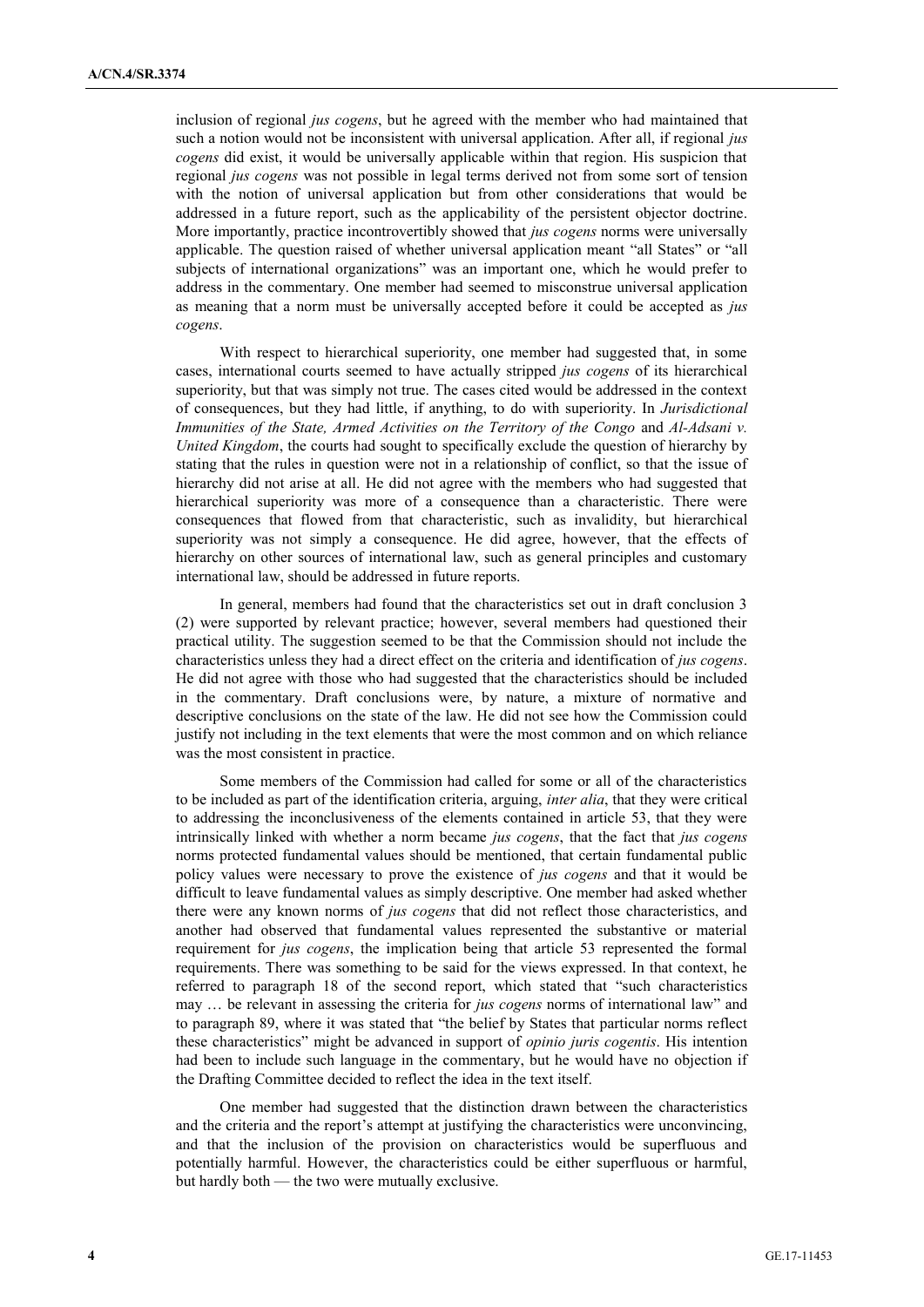Concerning the natural law issue that had been raised by several members, although he found it surprising to be described as a positivist, the fact that his reports had created that impression perhaps demonstrated that he did not allow his own policy preferences to determine their content, but instead stuck to the objective evidence. With the exception of two members, all had accepted that article 53 should serve as the basis for consideration of the topic. One member believed that the Commission should be visionary and should not restrict itself to what States might have agreed to; his criticism of the two reports seemed to centre on what he termed the consent-based approach. However, the approach was not based on consent; the role of States was, of course, central, but not in the sense of consent.

Most members had agreed, in principle, with the two-step approach to the identification of *jus cogens*. However, one member had suggested that that approach, in particular the idea of *opinio juris cogentis*, was unnecessary, and that a simpler process would be preferable, and two others had considered that the approach might suggest a temporal element that did not always exist. That had not been his intention. The criteria for identification were without prejudice to the process by which the norms of *jus cogens* were formed, although of course there was a close correlation. One member had suggested that the two-step approach was interesting but artificial and amounted to double counting, but had not offered an alternative. The proposed approach could only be seen as double counting if the fact that the two steps were qualitatively different was ignored. In the first step, one was searching for the existence of law, most often customary international law, while in the second, what was at issue was the peremptory character of the rule or norm. It would be double counting only if, in that second stage, it were sufficient to show that a norm was accepted and recognized as having the quality of law.

One member had argued that the words "accepted and recognized" did not constitute a single criterion, and had seemed to take issue with the reasons cited for their inclusion in article 53 of the Vienna Convention. Did that mean that clear and incontrovertible evidence of recognition of peremptoriness was not sufficient, and that acceptance also needed to be shown? There was simply no evidence of anyone, whether in State practice or the decisions of international courts and tribunals, engaging in that interesting, but ultimately highly academic, distinction. He could not agree with the member who had suggested that the term "acceptance" applied to customary international law and "recognition" to general principles of international law: the basis for that distinction was not clear. As was noted in the report, the two words had been included in article 53 to reflect the language of Article 38 of the Statute of the International Court of Justice, but no distinction had been made as to their applicability. At any rate, those views could be reflected in the commentary.

One member had made a proposal for a structural reformulation of the draft conclusions based on two substantive criteria and one procedural criterion: the norm in question should be one of general international law, it should be a peremptory norm, and it should be accepted and recognized by the international community of States. Another member had made a similar proposal, based on four criteria: norms of general international law, acceptance and recognition by the international community, non-derogability, and modification only by a subsequent norm — though the last two could be merged into a single criterion. Although he was sympathetic to both proposals, he had difficulties in accepting them. First, they would require a major rewriting of article 53 of the Vienna Convention. It was clear from the text of article 53 and from the negotiating history that acceptance and recognition were meant to qualify the non-derogability requirement. Secondly, the approach would require the Commission to go against the grain of practice, which generally also conceived of article 53 as a two-step approach. Finally, it was not clear, under the proposed structure, what acceptance and recognition by the international community of States would refer to.

Noting that one member had raised the question of the difference between the criteria for *jus cogens* and the general nature of *jus cogens*, he recalled that draft conclusion 3 (1) had been redrafted essentially as a definition. Even though criteria were almost always derived from definitions, that did not obviate the need for criteria.

Most members had argued that acceptance and recognition by the international community of States as a whole applied to both non-derogability and modification. One member had agreed with the general idea that, structurally, proper interpretation of article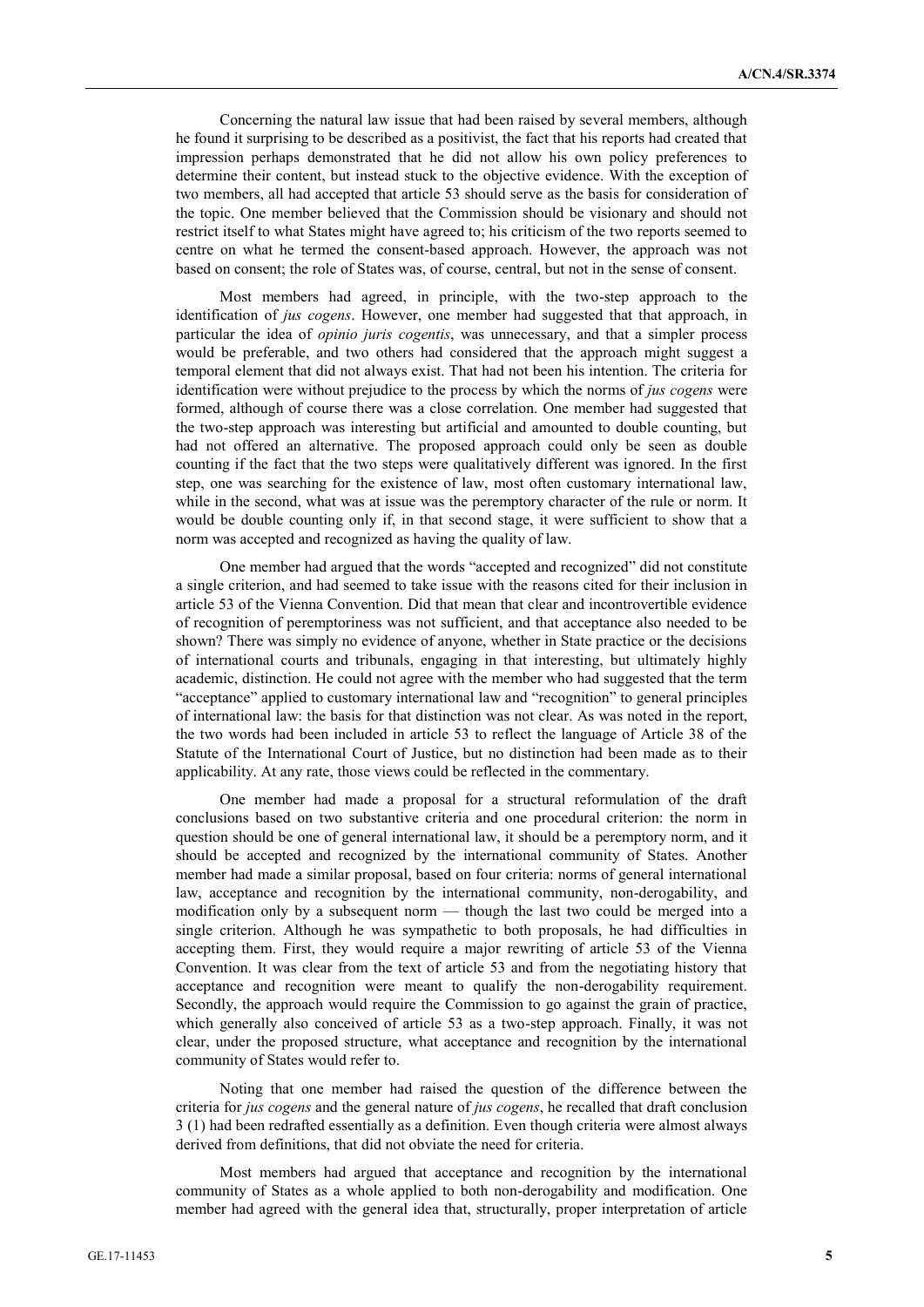53 would include modification, but would rather it not be included in the draft conclusions, arguing that when States expressed their opinions, convictions or attitudes, they contemplated the status and character of the norm and not its future demise at the hands of a new norm. That likely explained his own reluctance to include modification when drafting the second report. However, the arguments advanced in favour of including modification were insurmountable, and the structure of article 53 was certainly compatible with that view. While courts generally only referred to the non-derogability element, as in the case concerning *Questions relating to the Obligation to Prosecute or Extradite (Belgium v. Senegal)*, it was possible that that was simply a kind of shorthand. At any rate, from a substantive perspective, the views expressed by members suggested that a norm conclusively shown to be accepted and recognized as one that was non-derogable was a norm of *jus cogens* unless separate evidence was also adduced concerning the process of its modification. As one member had noted, judicial practice from both domestic and international courts had focused on the evidence of acceptance and recognition of nonderogability. The solution would be to view the derogation and modification elements as composite parts of a single criterion. On that understanding, he accepted the views of the members of the Commission on that issue.

However, he did not agree with the group of members who believed that the inclusion of the modification element would make draft conclusion 4 similar to draft conclusion 2, necessitating the deletion of one or the other. The two provisions had two different objectives: one defined *jus cogens* while the other set out the relevant criteria. Merely having the definition without breaking it down into its constituent elements would not be helpful. Draft conclusion 4 illustrated the relationship between the different elements in draft conclusion 2. He could not therefore comfortably agree to the merger of the two draft conclusions. While he was generally in favour of streamlining and welcomed suggestions from members as to how to do so, it was necessary to take care not to lose essential elements of the text.

One member had suggested that the topic of *jus cogens* should clarify the ways in which a norm could be modified. That suggestion seemed to relate mainly to the formation of a norm of general international law and to how modification could take place given the inadmissibility of practice contrary to general international law. He was not sure that the question of how to reconcile potentially unlawful conduct with the formation of a new rule should be dealt with under the topic of *jus cogens*. In any case, while the issue of modification in broader terms would certainly be covered in a future report, it was unclear whether the particular contradiction in theory should be.

Another member had suggested that the first sentence of article 53 of the Vienna Convention should be included as a criterion for the identification of a *jus cogens* norm. While the literature commonly supported the notion that article 53 defined *jus cogens* in terms of the consequences of a norm, such assertions were usually based on the second sentence of article 53, particularly with regard to the element of non-derogation, rather than on the first sentence. In any case, even the ordinary interpretation of article 53 would serve to exclude the first sentence. It was only in the second sentence that the word "is" was used to denote that something was being defined. He therefore did not support the suggested amendment.

While most members had expressed agreement with the general approach to the description of *jus cogens* norms as norms of general international law, many had expressed the view that "general international law" had never been authoritatively defined. It had also been suggested that the Commission should examine the meaning of the term "norm", but the usefulness of such a discussion was questionable. Furthermore, it was incorrect to consider the words "norm" and "rule" as synonymous and he would not be amenable to reflecting such an interpretation in the commentary to the draft conclusions.

In response to the question raised as to whether paragraph 41 of the report implied that international humanitarian law could not form part of *jus cogens*, he said that the point being made in paragraph 41 was, on the contrary, that attempting to define general international law by distinguishing it from treaty law and *lex specialis* might result in the strange and likely unintended consequence of precluding international humanitarian law rules. Hence, paragraph 42 began by stating that the word "general" in the phrase "general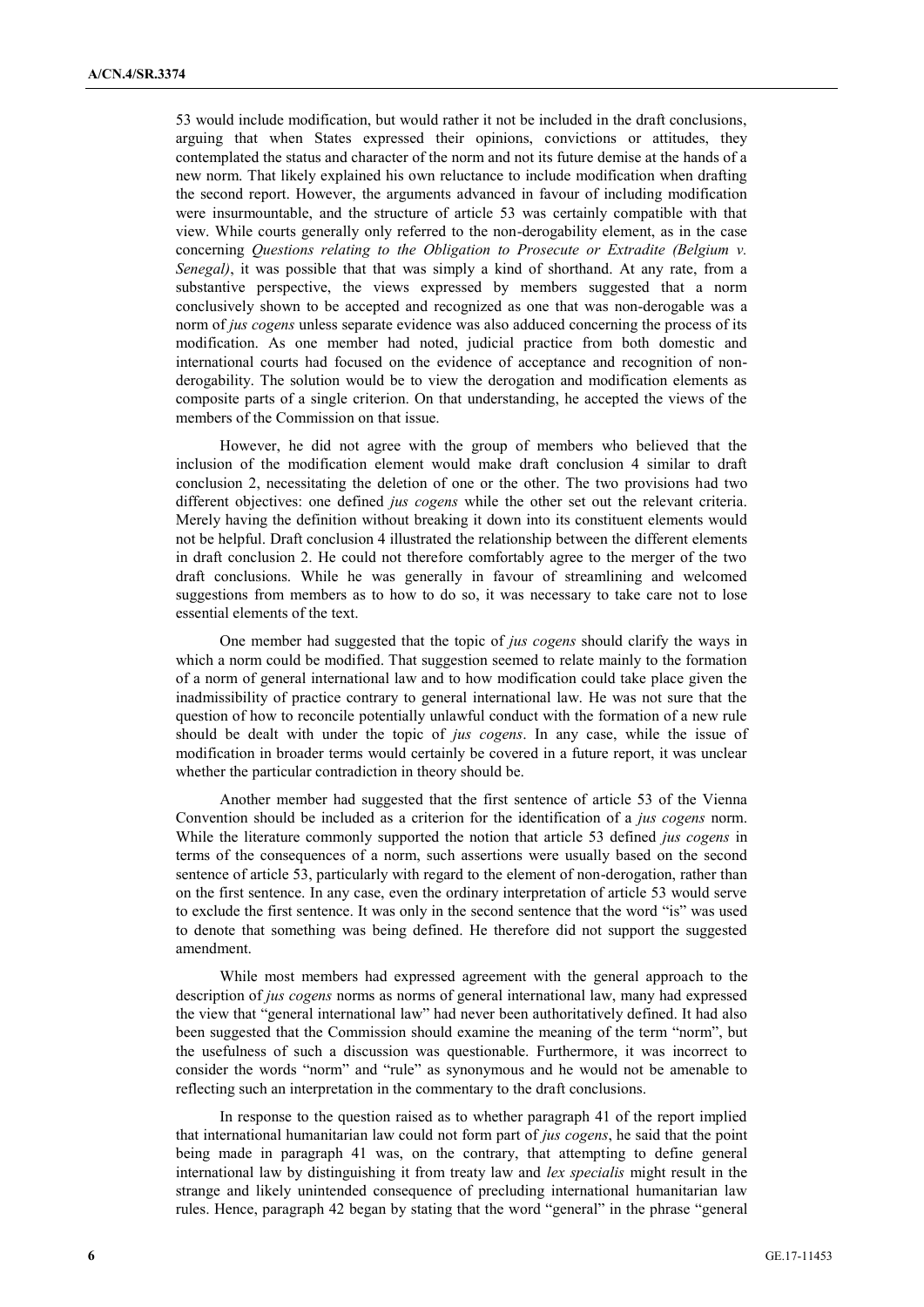international law" referred to the scope of applicability. Since international humanitarian law was applicable to all States, it was not excluded from the possibility of producing *jus cogens* norms.

One member, while agreeing that the question in respect of general international law was to whom it applied, had suggested that the Commission should strive for even greater clarity by stating that norms of general international law were those that were "binding on all States". Another member, of the same view, had had no objection to the assertion of universal application in draft conclusion 5 (1), on the understanding that regional *jus cogens* would be addressed subsequently. But the assumption that draft conclusion 5 (1) referred to universal application was in both cases based on a misconception. There was a big difference between the contexts in which universal applicability and general applicability were used in draft conclusion 3 and draft conclusion 5 (1), respectively. Draft conclusion 3 referred to *jus cogens*, which was indeed universally applicable, whereas draft conclusion 5 (1) referred to categories such as customary international law which were not necessarily universally applicable. The persistent objector doctrine and even what the Commission referred to as "particular custom" precluded the possibility of stating, unequivocally, that general international law was applicable to all. It was important in any case to avoid creating the impression that *jus cogens* was synonymous with customary international law.

It had been suggested that, given the lack of a generally accepted definition of general international law, reference should be made to article 31 (3) (c) of the Vienna Convention. In fact, that article referred to "any relevant rules" — thus not necessarily general rules of international law — that were "applicable in the relations between the parties", the scope of which would clearly extend to bilateral treaties and local customary international law. That could hardly be regarded as synonymous with or equivalent to general international law.

While several members had expressed disagreement with the report's conclusion that treaties were not part of general international law, others, with whom he agreed, had asserted that treaty rules could reflect norms of general international law but were not themselves general international law. It was worth noting that all those members who had spoken on that issue had referred to the Charter of the United Nations as an example; he assumed that they had been referring to particular provisions in the Charter and not the Charter as a whole. Yet every provision in the Charter to which they had referred was also customary international law; the same was true of the references made to the 1949 Geneva Conventions and some human rights treaties. Such references were therefore of limited use in the topic under consideration. Taking the hypothetical example that an overwhelming majority of States ratified a treaty establishing a norm that the parties declared to be peremptory, not just non-derogable, would that norm suddenly be elevated to *jus cogens* status, making it binding on non-States parties? The Commission should exercise great caution before drawing such conclusions.

Draft conclusion 5 (4) did not state that treaty provisions were not general international law for the purposes of *jus cogens*, but merely that such provisions could reflect norms of general international law, an objectively correct proposition reflected in the Commission's work on customary international law.

Responding to a suggestion that treaty law should be highlighted as reliable material in identifying *jus cogens* norms, he said that while resolutions and other materials could indeed reflect norms of general international law, draft conclusion 5 did not concern evidence. Rather, it was intended to identify those recognized sources of international law that qualified as general international law and to provide some conclusions about their relationship to *jus cogens*. Since resolutions and other potential materials did not qualify as sources of law, it would be inappropriate to include them in draft conclusion 5. In addition, although he did not object to specifying that treaties of universal or near-universal participation were more likely to reflect general international law, he wondered if making such a statement might imply that bilateral and other treaties could not reflect it.

One member had expressed the view that customary international law, general principles of law and treaty law should all play an equal role in the identification of *jus*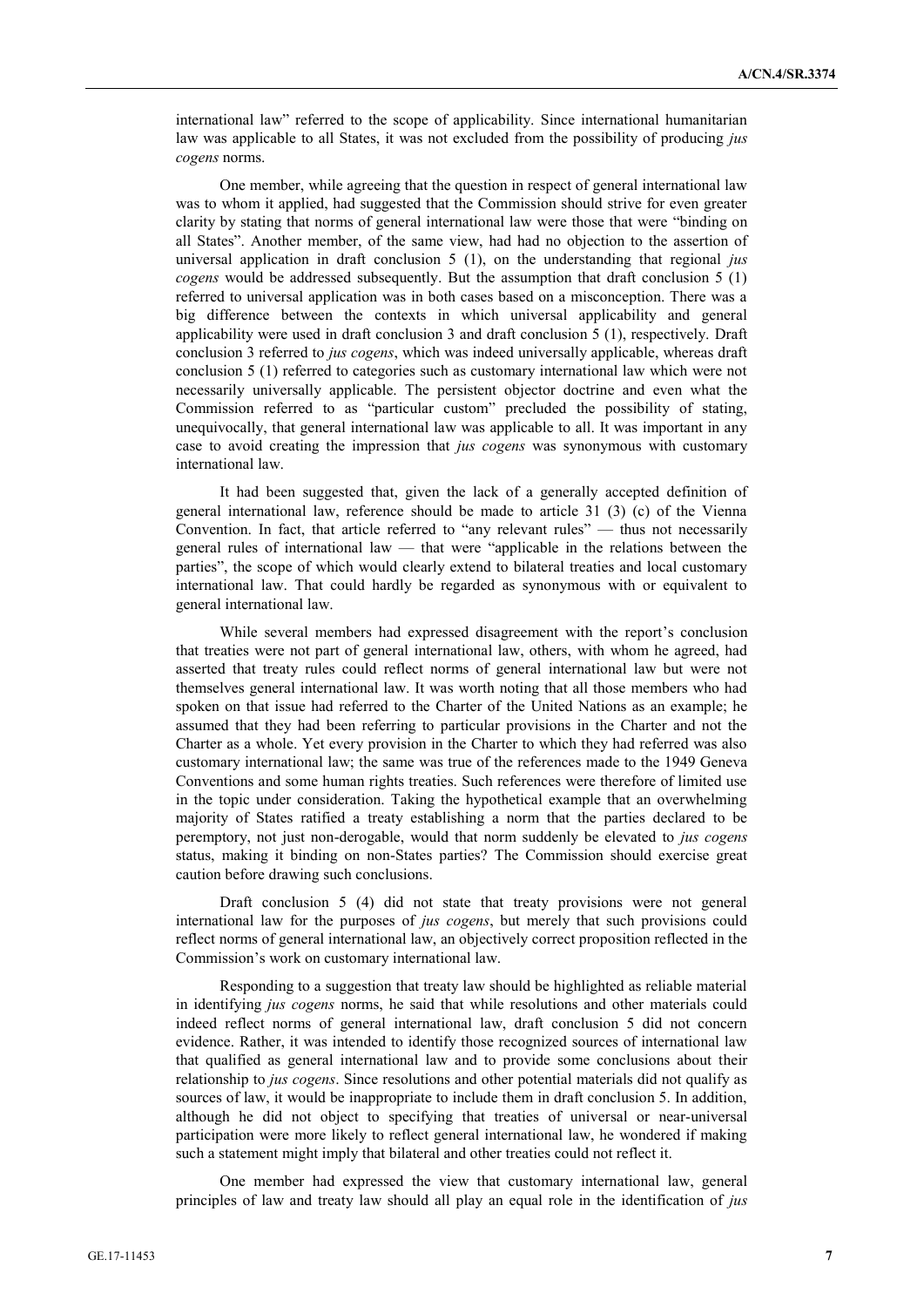*cogens* norms and, further, that all three should exist at the same time for a norm to be elevated to one of *jus cogens*. However, such a view was not borne out by practice and doctrine. The case concerning *Questions relating to the Obligation to Prosecute or Extradite (Belgium v. Senegal)*, cited as supporting that view, did not indicate that general international law meant that all three sources must be present. While the International Court of Justice had used elements from all three sources, it was not with a view to establishing general international law.

Divergent views had been expressed regarding the role of general principles as an underlying legal source for a *jus cogens* norm. One member had emphasized, correctly in his view, that not all general principles were *jus cogens* norms. Another had noted that while it was possible in theory for general principles to form the basis of a *jus cogens* norm, there was no practice to support it. There could be many reasons for the dearth of practice, however. Moreover, if the Commission's work on the topic proceeded from article 53 of the Vienna Convention, then in addition to practice, the interpretation of article 53 should also be taken into account. Both ordinary meaning and drafting history supported the inclusion of general principles of law as general international law capable of rising to the level of *jus cogens*. Lastly, he agreed that the words "basis for" in draft conclusion 5 should be replaced with the words "source of".

Referring to one member's suggestion that general principles of law had been excluded by the Commission itself during its debate in 1963 on what would ultimately become article 53, he said that the summary records of that debate (A/CN.4/SR.683 to 680, *inter alia*) revealed that the issue had not been whether general principles formed part of general international law for the purposes of *jus cogens*, but rather, whether general principles should be considered a basis for the voiding of treaties, in other words, whether they themselves could be considered *jus cogens*.

The main reason advanced by those opposed to the inclusion of general principles of law was the fact that they were, by definition, domestic law principles. While it was true that most general principles were derived from domestic legal systems, once those domestic law principles were recognized as general principles within the meaning of Article 38 (1) (c) of the Statute of the International Court of Justice, they ceased to be merely domestic law principles. To become *jus cogens*, domestic principles would be subject to a series of processes that were not defined in any material on *jus cogens*. However, that was no different from customary international law: for practice to become customary international law, and thus part of general international law, it must undergo some processes, including consistency and the acquisition of the requisite *opinio*. For the purposes of *jus cogens* it was sufficient to note that general principles could be a source of *jus cogens*. Draft conclusion 5 simply suggested that possibility and intimated that practice in that regard was minimal. The commentary, should the text be adopted, would also make that clear.

The notion that general principles of law on their own were *jus cogens* represented a natural law approach; however, he did not agree that his approach in draft conclusion 5 (3) — namely, that general principles of law were capable of constituting general international law for the purposes of *jus cogens* — represented one of natural law. He supported the proposal to redraft draft conclusion 5 in such a way as to designate both general principles of law and treaty rules as being capable of giving rise to or reflecting a norm of general international law that could in turn be elevated to a *jus cogens* norm. Such an amendment would in many ways resolve the differences between members on treaty law and general principles. He noted that on the whole members had expressed agreement with the content of draft conclusion 5, if not with the manner in which it had been drafted.

Draft conclusion 6 had not received any outright criticism, although some members had questioned its added value and had suggested that it might be incorporated into other provisions as part of a streamlining exercise. He found draft conclusion 6 useful, structurally; however, if the Drafting Committee preferred to delete it, he would find appropriate language, to be included in the commentary, to provide orientation on the structure of the draft conclusions concerned with the identification of *jus cogens*.

The main issues raised regarding draft conclusion 7 concerned the meaning of the phrase "as a whole". While a couple of members had expressed doubt about the language in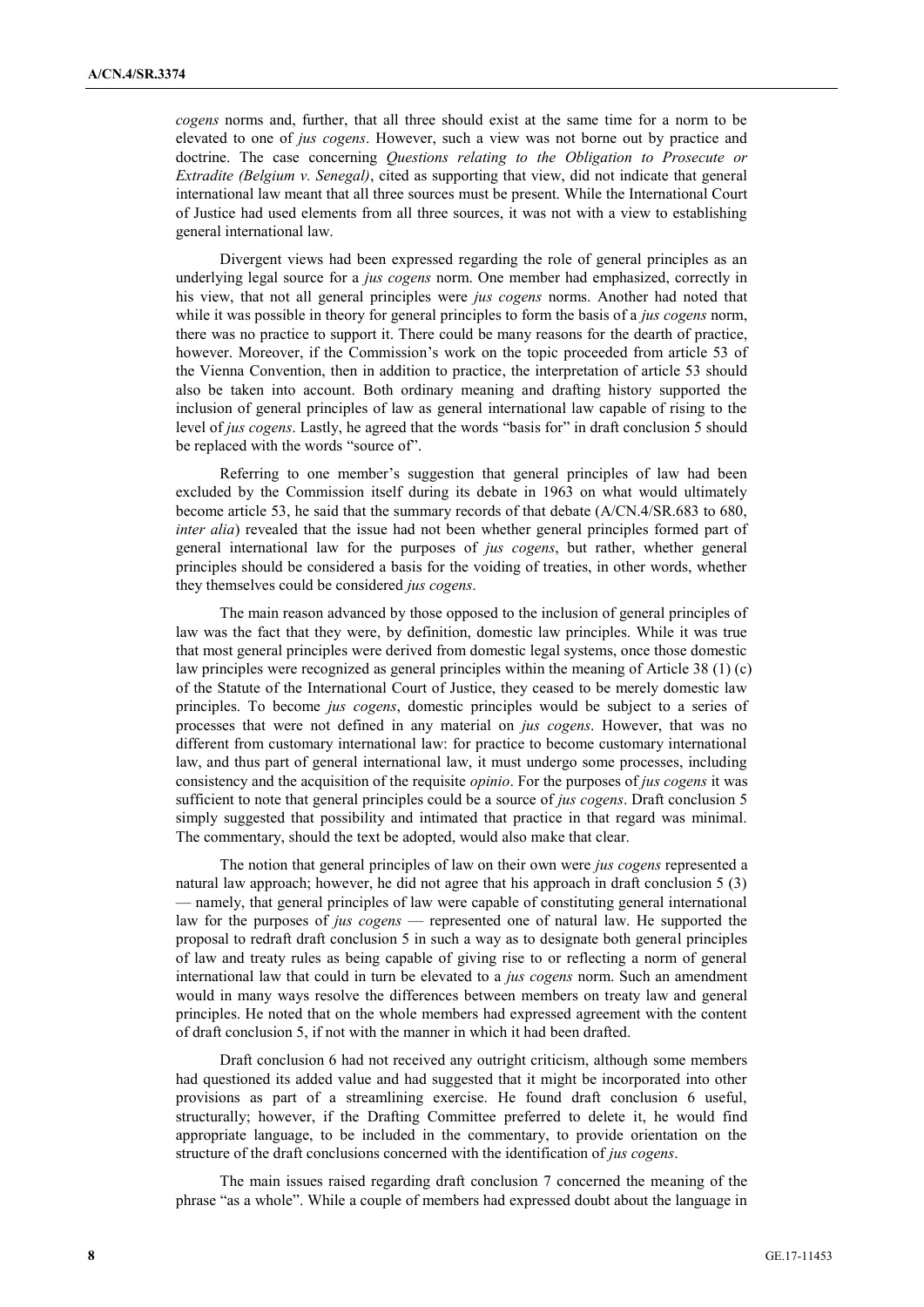the report to the effect that "as a whole" denoted collective attitude or views of States, he tended to support the view expressed by other members that the phrase sought to inspire a sense of the collective. It was a recognition of the evolution of international law, at the time of the drafting of the Vienna Convention, from bilateralism to community interests. Nonetheless, perhaps the difference of views on that point was not crucial, since the assessment of the collective *opinio* would not preclude the consideration of the attitudes of individual States in their interaction with one another and when acting collectively.

He did not agree that the word "attitude" was inappropriate. The draft conclusions were a mixture of normative and descriptive characteristics of certain aspects of international law for which the criterion of normativity, which might well be relevant for draft guidelines, principles and articles, was less important. In any case, the proposal to replace the word "attitude" with "assessment" was not logical: presumably materials were assessed with a particular aim in mind, and in the report it was suggested that the assessment provided for in draft conclusion 9 was conducted with a view to determining the collective attitude of States. The suggestion to replace the word "attitude" with a phrase that would refer to practice coupled with *opinio juris* was likewise unacceptable, since that would be indicative of custom. He strongly supported the suggestion to substitute the word "conviction" for the word "attitude".

Observing that many members had expressed concern that the word "very" had been deleted in draft conclusion 7 (3), he said that the phrase "a large majority" had not been intended to signify a less-than-substantial majority. He would therefore be amenable to the proposal to revert to the phrase initially proposed by the Chairman of the Drafting Committee at the Vienna Conference.

With regard to draft conclusion 8 (2), he agreed that the phrase "accepted by States as one which cannot be derogated from" should be replaced with "accepted and recognized by the international community of States as a whole as one from which no derogation is permitted" in order to better reflect article 53 of the Vienna Convention. If the Drafting Committee amended draft conclusion 4 to include a criterion regarding the modification of a norm, draft conclusion 8 would need to be amended accordingly.

One member had suggested that draft conclusion 8 (2) did not shed much light on the subject at hand, but simply repeated the content of draft conclusions 3, 4 and 6. That was not correct: none of the other draft conclusions emphasized that evidence must be provided or for what evidence must be provided. The question of whether *opinio juris cogentis* differed from *opinio juris sive necessitatis* not only by reason of content of the "opinion" but also by form was answered in the body of the report and in draft conclusion 8. Draft conclusion 9 (1) made it plain that it was the content that distinguished the two.

Overall, draft conclusion 9 had raised fewer concerns than drafting suggestions. He agreed that national constitutions should be included as evidence; the Drafting Committee might consider inserting a reference to national legislation in paragraph 2. He had no objection to inserting language in paragraph 2 to make it clear that the list contained therein was non-exhaustive. National courts could indeed serve as a subsidiary means for identifying a norm as one of *jus cogens*, hence the reference to such courts in paragraph 2, if not in paragraph 3. He was flexible regarding the suggestion to add, in paragraph 3, the qualifiers found in Article 38 (1) (d) of the Statute of the International Court of Justice, though he noted that the Commission had had a lengthy debate on that matter in the context of customary international law.

One member had observed, correctly, that the language of draft conclusion 9 had departed from the language adopted in the Commission's work on the topic of identification of customary international law. That had been done because of the particular relationship between *jus cogens* and the Commission's work. Draft conclusions 4 to 9 concerned the identification of *jus cogens* norms. No other body had been more influential in that respect than the Commission; the same could not be said for its work on the identification of customary international law.

As to the question of whether the Commission should provide an illustrative list of *jus cogens* norms as part of its consideration of the topic, a greater number of members now seemed to be in favour of providing such a list compared to during the previous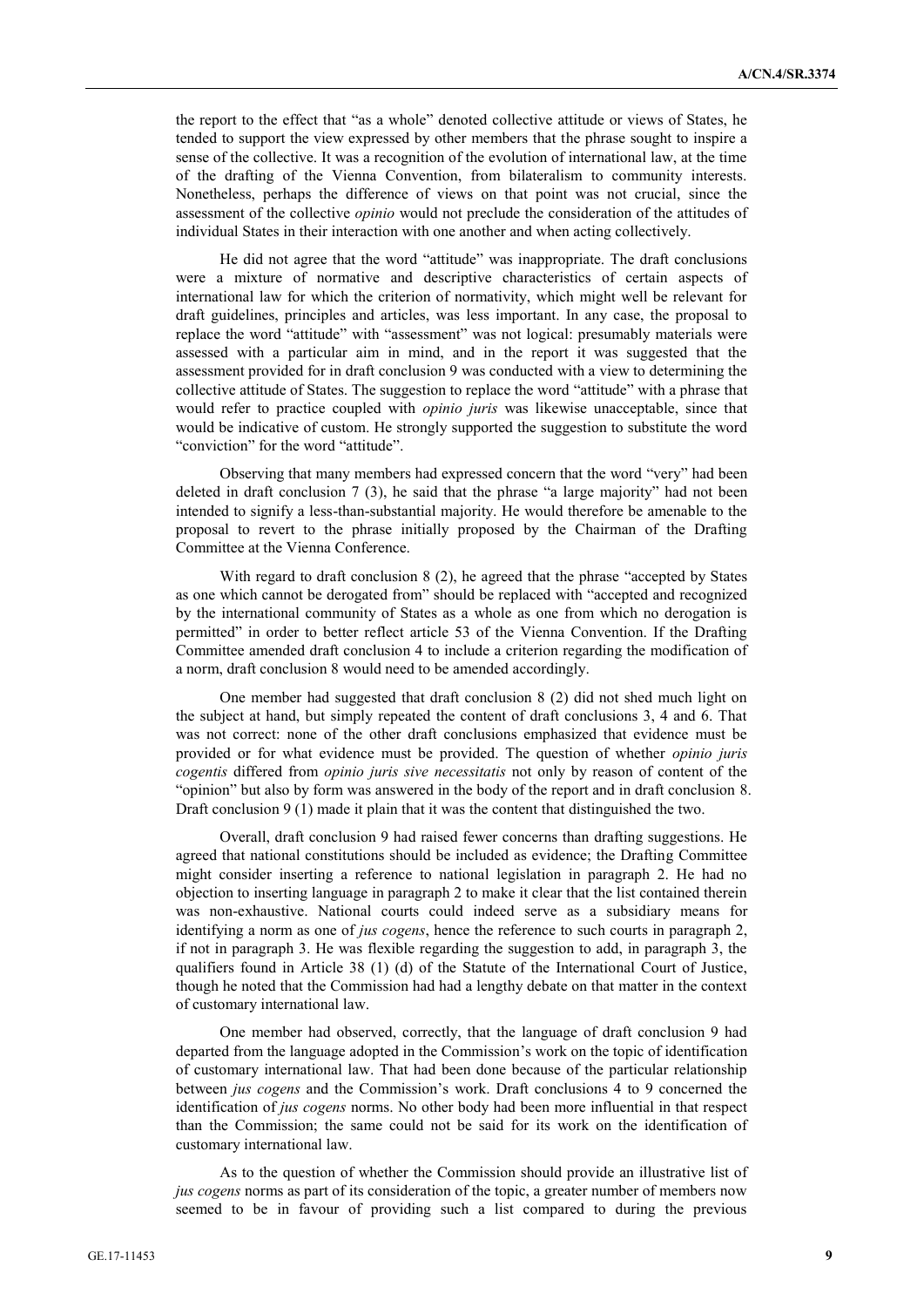quinquennium. He would take the Committee's views into account when formulating a recommendation in respect of such a list.

While he welcomed the feedback that he had received on both the reasoning behind and the content of the draft conclusions, one statement had seemed more ad hominem than the others. A Commission member had questioned his selection of article 53 of the Vienna Convention as the point of departure for his second report and had suggested that the reasons he had advanced defeated the purpose of considering the topic in the first place. The member was not alone in holding that view, which in itself was not a problem. Rather, the problem lay with the fact that the member in question had offered no alternative point of departure or guidance on the approach to be taken. The topic of *jus cogens* was not being considered by the Special Rapporteur alone, but by the Commission as a whole; all the members would be responsible for its success or its failure. On the question of whether the Special Rapporteur should make known his position on the positive versus natural law debate, it was sufficient to say that philosophical inclinations were irrelevant, since the Commission was a collegiate body and its outcome on the topic should reflect all the members' views, not just the Special Rapporteur's.

In conclusion, he thanked the Commission for the enriching debate on his report and requested it to change the name of the topic, "*Jus cogens*", to "Peremptory norms of general international law (*jus cogens*)" and to refer draft conclusions 4 to 9 to the Drafting Committee.

**The Chairman** said that he took it that the Commission wished to accede to the Special Rapporteur's requests to change the name of the topic from "*Jus cogens*" to "Peremptory norms of general international law (*jus cogens*)" and to refer draft conclusions 4 to 9 to the Drafting Committee.

### *It was so decided.*

**Mr. Rajput** (Chairman of the Drafting Committee) said that the Drafting Committee on the topic "Peremptory norms of general international law (*jus cogens*)" was composed of Mr. Cissé, Ms. Escobar Hernández, Ms. Galvão Teles, Mr. Gómez-Robledo, Mr. Hmoud, Mr. Jalloh, Mr. Kolodkin, Ms. Lehto, Mr. Murase, Mr. Murphy, Mr. Nguyen, Mr. Ouazzani Chahdi, Mr. Park, Mr. Reinisch, Mr. Ruda Santolaria, Mr. Saboia, Mr. Šturma, Mr. Vázquez-Bermúdez and Mr. Wood, together with Mr. Tladi (Special Rapporteur) and Mr. Aurescu (Rapporteur), *ex officio*.

### **Succession of States in respect of State responsibility** (agenda item 7 *bis*) (A/CN.4/708)

**The Chairman** invited Mr. Šturma, Special Rapporteur on the topic "Succession of States in respect of State responsibility", to introduce his first report (A/CN.4/708).

**Mr. Šturma** (Special Rapporteur), introducing his first report on succession of States in respect of State responsibility, said that the topic, while new to the Commission's work, was linked to several it had previously dealt with, including succession of States in respect of treaties, succession of States in respect of matters other than treaties, and nationality in relation to the succession of States, completed in 1974, 1981 and 1999, respectively. Its work on the responsibility of States for internationally wrongful acts had been completed in 2001. The new topic would fill a gap in both the law of succession of States and the law of State responsibility. It was also susceptible to codification and progressive development: as the International Court of Justice had observed in *Application of the Convention on the Prevention and Punishment of the Crime of Genocide (Croatia v. Serbia)*, the rules on succession that might come into play fell into the same category as those on treaty interpretation and responsibility of States. In other words, the rules in question were systemic rules of general international law. In his first report, he had referred explicitly to the codification and progressive development of international law, both of which fell within the statutory mandate of the Commission. The dearth of examples of State succession made it difficult to identify customary rules on succession of States in respect of State responsibility. Nevertheless, it seemed sensible to examine State practice and propose certain rules, especially subsidiary rules, that might govern State relations and the legal consequences arising from responsibility in the event of succession of States.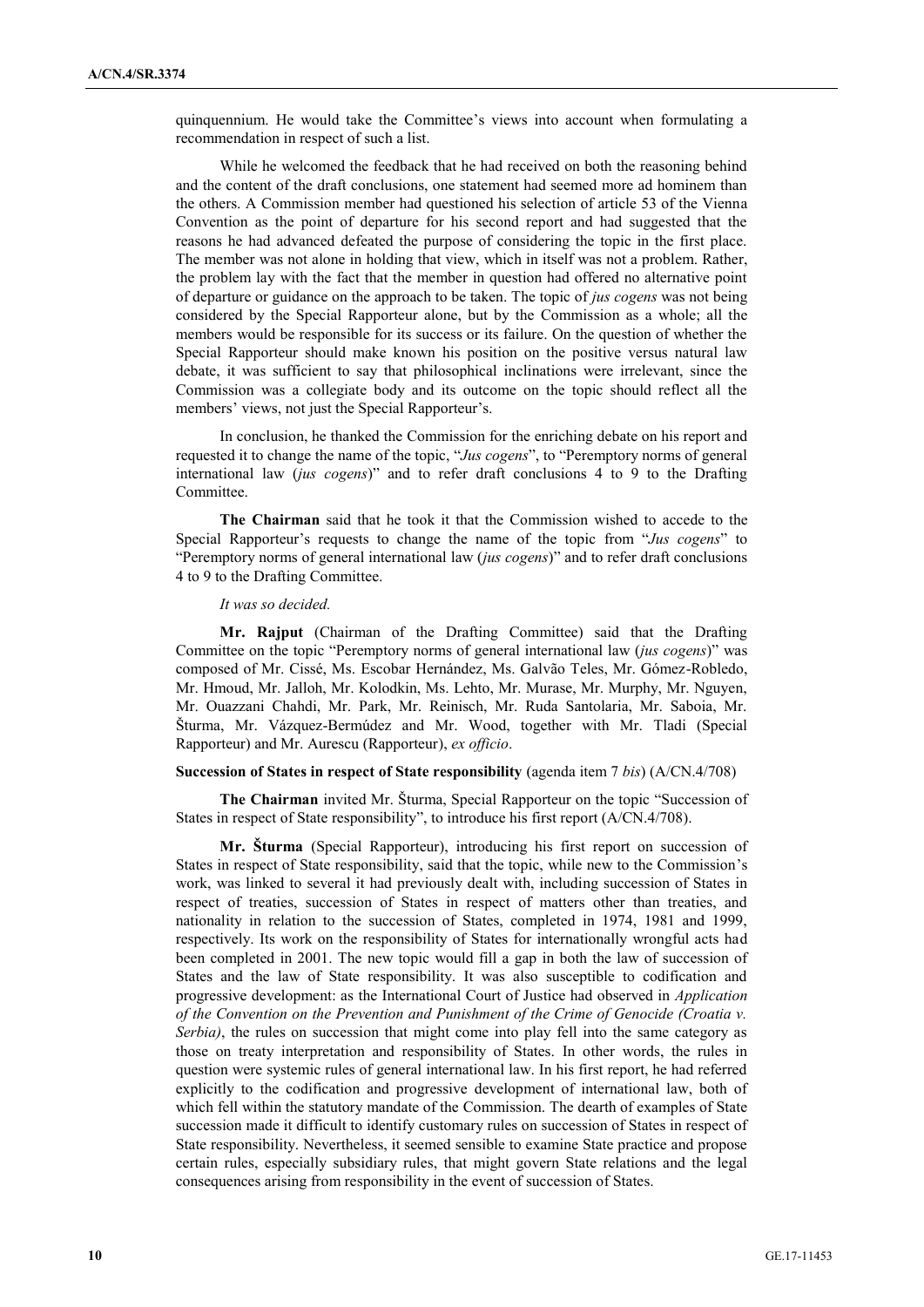During discussion of the Commission's long-term programme of work in the Sixth Committee in 2016, summarized in the introduction to the report, seven delegations had supported the inclusion of the topic, two had questioned its relevance, and one had taken an intermediate stance. Support had chiefly been expressed by the delegations of States that had recently experienced problems of succession, such as Slovakia, Slovenia, Czechia and Sudan. The report briefly outlined the Commission's work on State responsibility for internationally wrongful acts and the exclusion of succession from the resultant draft articles. It also described the work that had led to the 1978 Vienna Convention on Succession of States in Respect of Treaties, the 1983 Vienna Convention on Succession of States in Respect of State Property, Archives and Debts, and the 1999 articles on nationality of natural persons in relation to the succession of States. Issues of succession had also arisen in the context of the 2006 draft articles on diplomatic protection. The report also took account of work done outside the Commission, in particular by the Institute of International Law, which had adopted a resolution on State succession in matters of State responsibility at its Tallinn session in 2015. Despite the high quality of that work, the Commission should be free to take a different approach, as appropriate.

Chapter I of the report aimed to explain the scope of the topic and shed more light on the question of whether there were rules of international law governing both the transfer of obligations and the transfer of rights arising from the international responsibility of States. The topic should be limited to the transfer of rights and obligations arising from internationally wrongful acts, remaining within the scope and definitions contained in the articles on responsibility of States for internationally wrongful acts. The scope of the topic would not extend to international liability for injurious consequences arising out of acts not prohibited by international law, principally because international liability provided for various kinds of primary, treaty-based obligations. Any possible question of transferring such obligations should be resolved on the basis of the rules applicable to the succession of States in respect of treaties. Work on the topic should also follow the main principles of succession of States concerning the differentiation of transfer of part of a territory, secession, dissolution, unification and creation of a new independent State. An appropriate outcome for the topic would seem to be draft articles with commentaries, a choice supported by the precedents of the articles on State responsibility and the texts that had become the 1978 and 1983 Vienna Conventions, as well as the articles on nationality of natural persons in relation to the succession of States. The chapter concluded with draft article 1 (Scope).

Chapter II dealt with general provisions. Having posed the question of whether there was a general principle guiding succession in respect of State responsibility, it briefly explained that the doctrine of State succession had generally denied the possibility of the transfer of responsibility to a successor State, but that modern international law did not support the general thesis of non-succession in respect of State responsibility. Some scholarly works, as well as the 2015 resolution of the Institute of International Law, admitted the transfer of responsibility under certain circumstances. A preliminary survey of State practice related to the topic was presented, including some judicial decisions in both early and new cases. Paragraphs 47 to 64 dealt with cases of succession in the postdecolonization context, mainly in Central and Eastern Europe. Paragraphs 65 to 82 focused on the 1978 and 1983 Vienna Conventions and whether any rules set out therein were applicable to the topic. In particular, the report drew a distinction between succession of States in respect of responsibility and succession of States in respect of State debts. The latter was understood as an interest in assets of a fixed or determinable value existing on the date of the succession of States. If, however, an internationally wrongful act occurred before the date of succession but the legal consequences arising therefrom had not yet been specified, then any possible transfer of obligations or rights should be governed by rules on succession of States in respect of State responsibility. Although there were differences between State succession in respect of responsibility and State succession in respect of other areas, the basic terms should be used in a uniform manner, as reflected in draft article 2 (Use of terms).

The last section of chapter II dealt with the nature of the rules to be codified and the relevance of agreements and unilateral declarations. Analysis seemed to support two preliminary conclusions. First, the traditional thesis of non-succession had been questioned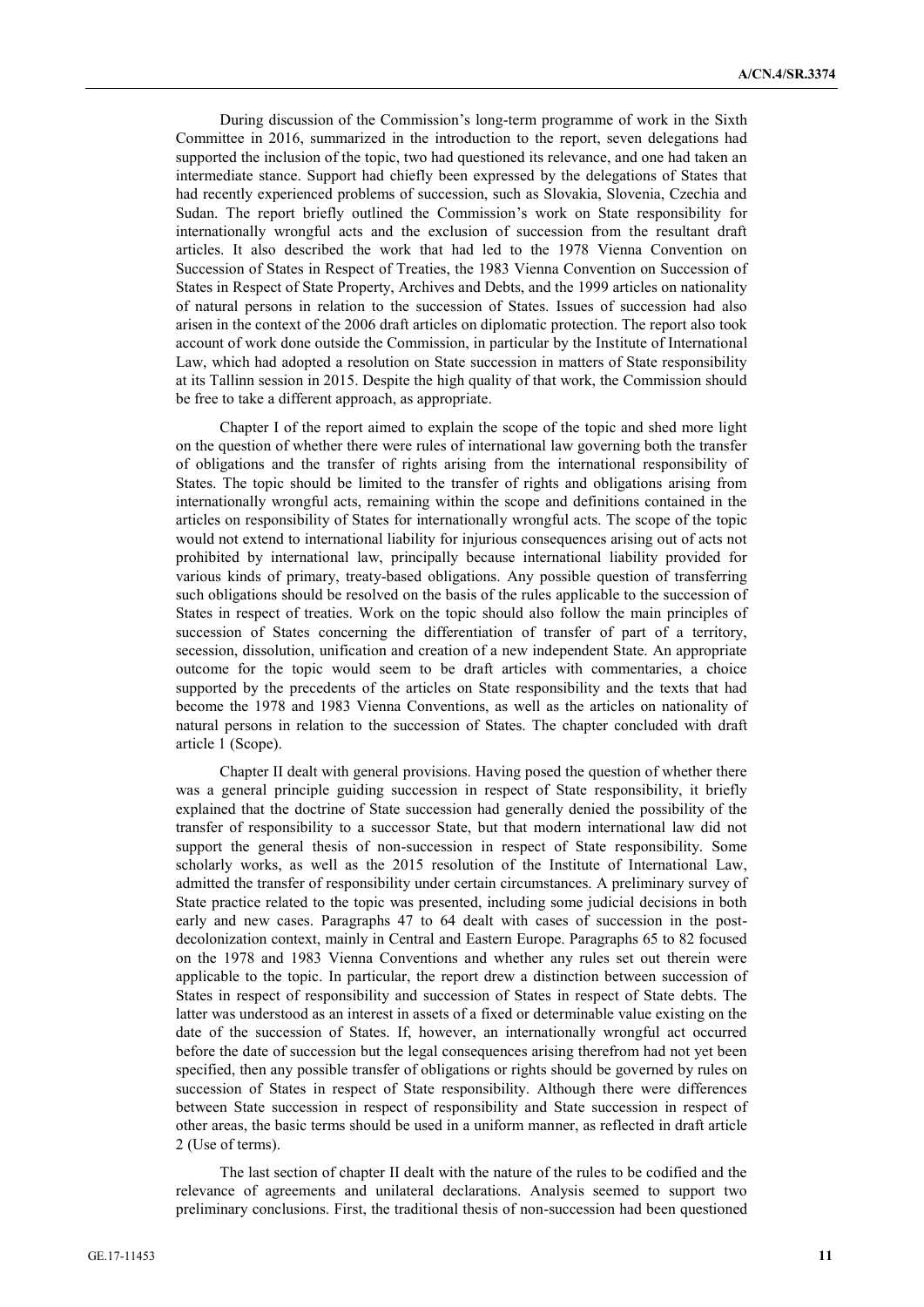by modern practice. Secondly, the transfer or not of obligations or rights arising from State responsibility in specific kinds of succession needed to be proved on a case-by-case basis. That led to the view that in the present topic, as with the 1978 and 1983 Vienna Conventions and the articles on nationality in relation to the succession of States, the rules to be codified should be of a subsidiary nature. As such, they might serve two purposes. First, they could present a useful model for the States concerned to use and modify. Secondly, in the event of lack of agreement, they could present a default rule to be applied in case of dispute. In principle, an agreement between the States concerned should have priority over subsidiary general rules on succession, which was why the report focused on an analysis of the relevance of such agreements, having also in mind the *pacta tertiis* rule. In that respect there was a difference between the 1978 Vienna Convention, article 8 of which reflected the relative effect of treaties, and the 1983 Vienna Convention.

The situation was even more complex when it came to the present topic. On the one hand, rules on State responsibility were different from the law of treaties. On the other hand, agreements between States concerning their succession differed in nature. The report distinguished three groups of agreements. The first and largest group included devolution agreements, related mainly to the process of decolonization, which were agreements between a predecessor State and a successor State and were therefore subject to the *pacta tertiis* rule. The second group, claims agreements, were concluded between a successor State and a third State that had been affected by an internationally wrongful act committed by the predecessor State. The *pacta tertiis* rule did not apply. Such agreements were less numerous but very important because they were directly related to the transfer of obligations arising from State responsibility. The third group comprised other agreements that differed from the classic devolution agreements and claims agreements: they were more recent, having been adopted from the 1990s onwards, outside the decolonization context, and usually governing the settlement of various issues arising from the succession of States, including certain claims and liabilities. In addition, they could provide for certain administrative arrangements. That analysis had inspired him to propose draft article 3 (Relevance of the agreements to succession of States in respect of responsibility).

The report next addressed the relevance of unilateral acts. Unlike article 9 (1) of the 1978 Vienna Convention and article 6 (3) of the 2015 resolution of the Institute of International Law, which concluded that the obligations and rights of a predecessor State did not become the obligations or rights of the successor State only by reason of the fact that the successor State had accepted them, the report was not ready to accept that conclusion quickly. Instead, it drew its conclusions from the analysis of three relevant sources and materials: certain examples of unilateral acts of States; relevant rules on State responsibility; and the Guiding Principles applicable to unilateral declarations of States capable of creating legal obligations, adopted by the Commission in 2006. On the basis of those materials, the report presented draft article 4 (Unilateral declaration by a successor State), which made a clear distinction between the transfer of rights and the transfer of obligations.

Chapter III set out the future programme of work on the topic. The second report should address the issues of the transfer of obligations arising from an internationally wrongful act by a predecessor State. The third report should in turn focus on the transfer of rights of an injured predecessor State to the successor State. The fourth report could address procedural and other issues, including the plurality of successor States and the possible application of rules on succession of States in respect of State responsibility to injured international organizations or to injured individuals. Depending on progress in debating the reports, the entire set of draft articles could be adopted on first reading in 2020 or 2021.

Finally, he drew attention to a number of discrepancies among the various language versions of the report and requested the Secretariat to correct them as necessary.

**Mr. Murase** said that the topic of succession of States had been of significant importance in the process of decolonization after the Second World War, which had led to the creation of many new independent States, and also in various situations during the period following the Cold War, including the collapse of the Soviet Union and the former Yugoslavia. Although the topic could be viewed as having limited contemporary significance, sporadic events of secession and merger of States might still occur. In its work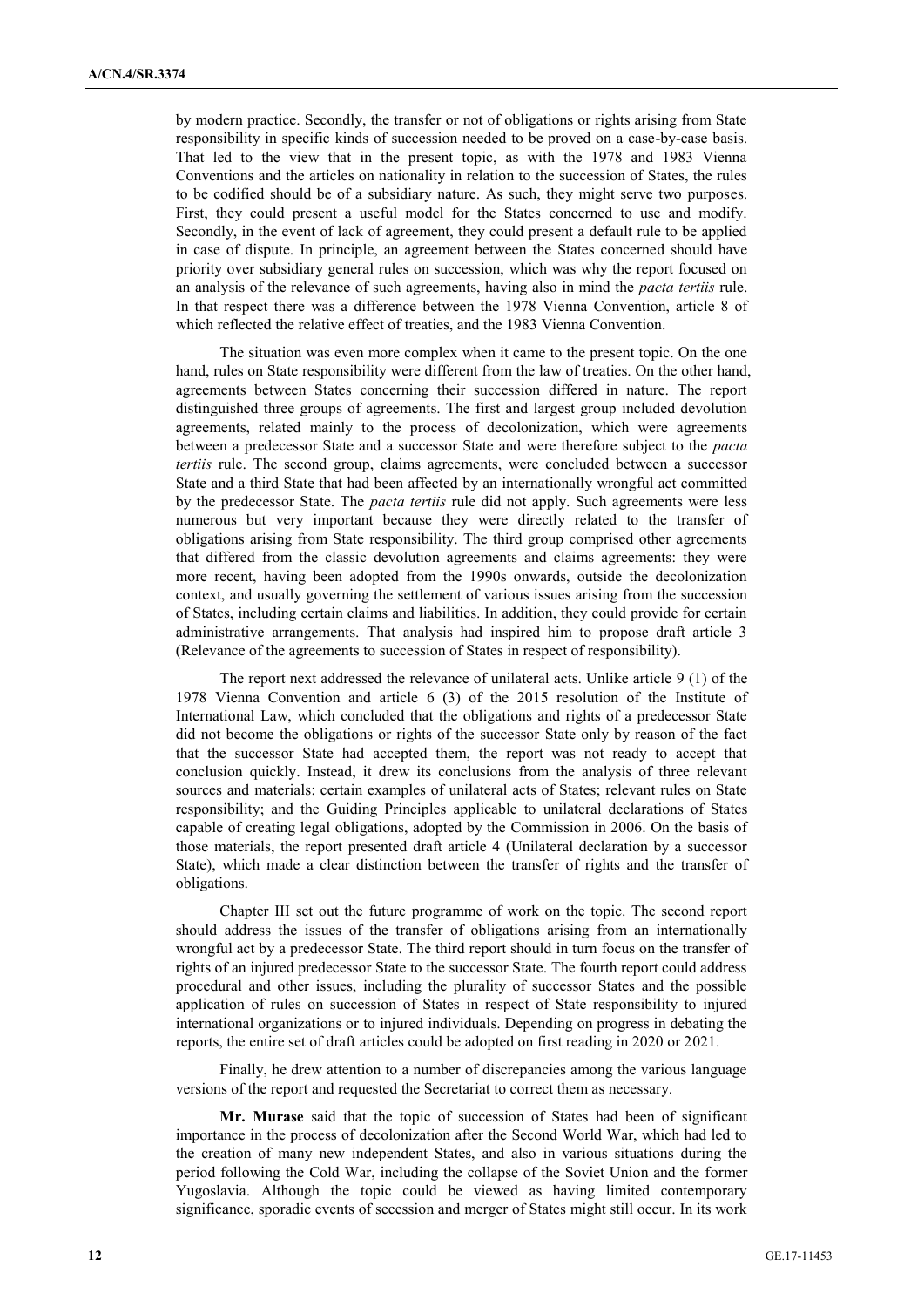on the topic, the Commission should refer constantly to the 2015 resolution adopted by the Institute of International Law. It was already apparent that a number of the draft articles proposed by the Special Rapporteur were identical or substantially similar to portions of that resolution. What was the Special Rapporteur's view of the resolution — were there any points that should be changed or supplemented?

Draft article 1, on scope, was crucial to the draft articles as a whole. In his view, it should be expanded somewhat. The phrase "in respect of responsibility of States for internationally wrongful acts" should be further qualified. It was necessary to know whether an internationally wrongful act had occurred before its effect on State succession could be considered, and its effect on the rights and obligations of the States concerned must also be known. The expression "effect of a succession of States in respect of the rights and obligations arising out of an internationally wrongful act" would capture the scope of the draft articles more accurately.

He was not sure whether issues relating to State liability should be entirely excluded from the project, as proposed in paragraph 21 of the report. The term "liability" always caused a problem since there was no corresponding term in French. In English, the term referred to the risk arising out of activities not prohibited by international law; it was understood that responsibility was engaged by a wrongful act, whereas liability might be engaged by lawful acts. It was true that a large part of international liability was treatybased, and questions could therefore be resolved in accordance with the rules on the succession of States in respect of treaties. However, some of the important rules and principles of liability were now considered as rules of customary international law, and that should be mentioned at least in the commentary.

While he basically agreed that the responsibility of international organizations should not be included under the topic, there were situations where States members could incur responsibility in connection with the conduct of an international organization vis-à-vis third parties. Those situations were catalogued in articles 58 to 63 of the text on the responsibility of international organizations, which should also be mentioned in the commentary.

Concerning draft article 1 on scope, it was worth noting that the Institute of International Law resolution on succession applied only to the succession of States occurring in conformity with the principles of international law embodied in the Charter of the United Nations. However, many instances of State succession occurred as a result of the unlawful use of force by secessionists and outsiders. That raised the question whether there were any relevant rules of international law by which to judge the lawfulness or unlawfulness of a given succession of States. If there were rules of international law that prohibited such State succession, then perhaps they should be mentioned in draft article 1.

Reference should also perhaps be made to issues relating to the succession of Governments, which in some cases resembled the succession of States. The succession of Governments presupposed the continuity of the State; accordingly, there should be no problem with the automatic transfer of the rights and obligations of previous Governments. However, in some exceptional cases, similar claims might be made to a successor Government for wrongful acts committed by the previous Government vis-à-vis a number of third parties when the new Government had come to power in an unconstitutional manner, established a new regime or simply gave a new name to the State. Article 2 (3) of the International Institute of Law resolution did not govern the situations resulting from political changes within a State, including changes in the regime or name of the State: it failed to encompass the full complexity of the issue. He cited the *Kokaryo (Guanghualiao) Dormitory* case, between Japan and the People's Republic of China, in that connection.

In paragraphs 115 to 117 of the report, the Special Rapporteur shifted from discussing State responsibility to giving examples of legislation relating to the obligations, responsibility and liabilities of Governments. Those examples might well involve the succession of States, yet the Special Rapporteur used the term "organs of the predecessor State". Furthermore, it was not clear whether the cases described in paragraph 122 concerned the succession of Governments or the succession of States. A clearer distinction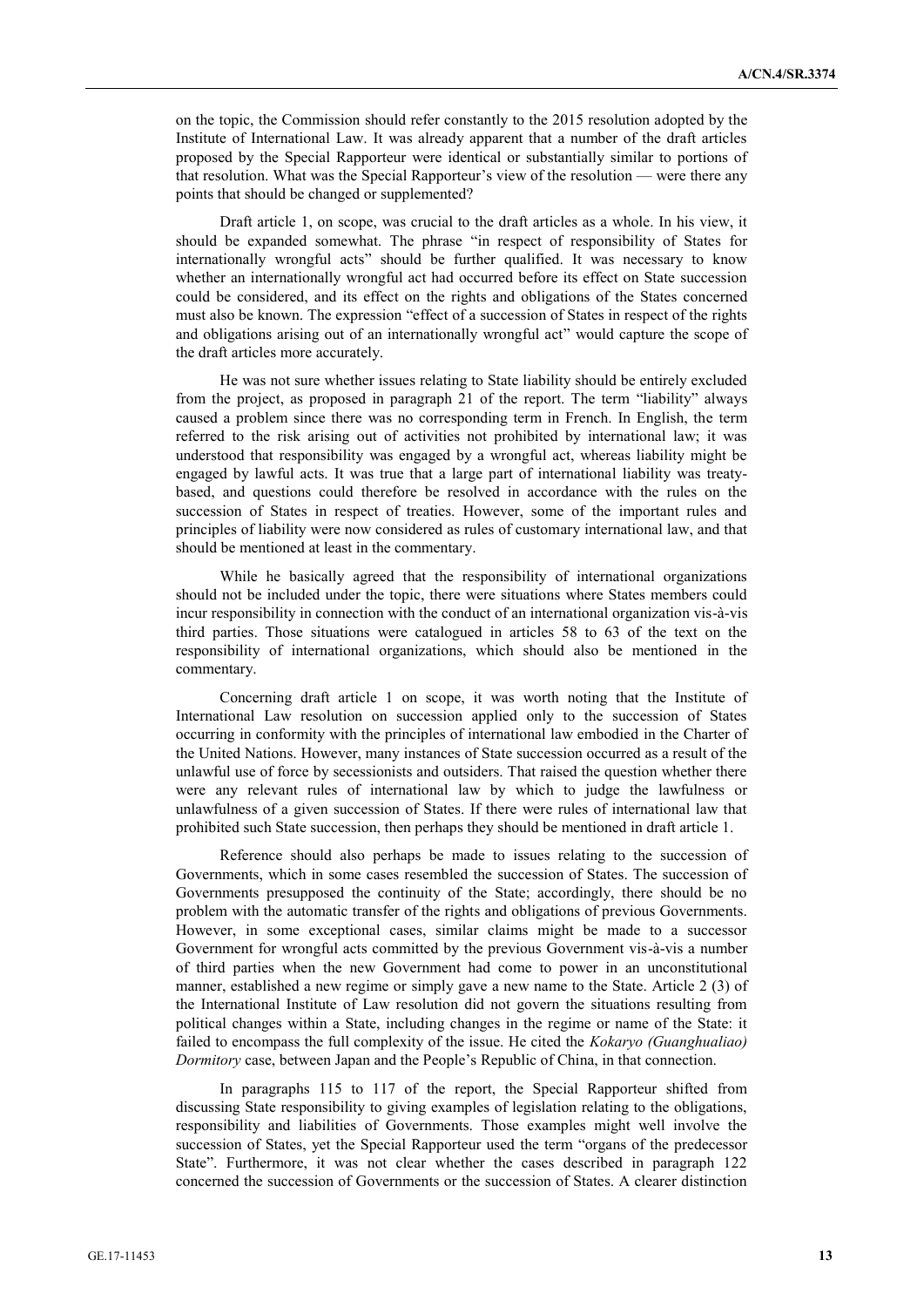should thus be drawn between the devolution of State responsibility and devolution of Government responsibility.

With regard to draft article 2, on the use of terms, he had no objection to subparagraphs (a) to (d), which were identical to the provision on use of terms in the International Institute of Law resolution. However, he suggested that a definition of the term "internationally wrongful act" should be inserted, based on that contained in article 1 (g) of the International Institute of Law resolution. In addition, subparagraph (e) referred to "the relations" which arose under international law from the internationally wrongful act of a State, but the words "the consequences" or "legal consequences" would seem more appropriate.

He had some problems with draft articles 3 and 4, which were essentially "without prejudice" clauses. It would make more sense for the general rules on the succession of States covering core issues, such as claims of international responsibility and the corresponding obligations for reparation, to precede such clauses. He would therefore prefer to wait for the Special Rapporteur to elaborate those general rules before considering draft articles 3 and 4. Thus he was in favour of referring only draft articles 1 and 2 to the Drafting Committee.

**Mr. Reinisch** said that Mr. Šturma was to be congratulated for having produced a substantive report in the short time since his appointment as Special Rapporteur. Nonetheless, he wished to voice his concern about the way the topic had been chosen: at the beginning of the new quinquennium, when almost a third of the Commission's members had been new. The selection of topics merited thorough discussion with a view to clarifying the purpose of the topic: whether it was to codify existing customary international law or to elaborate new rules to be adopted by States in the future.

In paragraph 32 of the report, the Special Rapporteur provided ample evidence from the older legal literature to demonstrate the traditional view that a successor State did not succeed to the responsibility for internationally wrongful acts of a predecessor State. That was still the prevailing view in the literature today. For instance, in *Brownlie's Principles of Public International Law*, cited in footnote 37, James Crawford concluded that the preponderance of authority was in favour of a rule that responsibility for an international delict was extinguished when the responsible State ceased to exist, as liability was considered "personal" and remained with the responsible State if it continued to exist after the succession. French scholarly writings supported the view that there was no customary rule postulating an automatic transfer of obligations resulting from wrongful acts of a predecessor State to a successor State, and German literature clearly endorsed the traditional rule of non-succession, often stating that there was no succession to the "personal" rights and obligations stemming from State responsibility.

In paragraphs 38 *et seq.*, the Special Rapporteur cited a number of cases that clearly adhered to the non-succession rule. The lesson to be drawn from the award in *F.H. Redward (Great Britain) v. United States (Hawaiian Claims)* was that there was no succession to the "personal" obligation arising from State responsibility, although there might be succession to State debts. To demonstrate the existence of State succession to State responsibility, the Special Rapporteur used the *Lighthouses* arbitration concerning a dispute between a French company and Greece, as the Ottoman Empire's successor for the territory of Crete. Most of the claims in the arbitration had invoked wrongdoing by Greece itself, not by the Ottoman Empire, although one claim had alleged an internationally wrongful act committed by the Ottoman Empire. The tribunal had decided that the Ottoman Empire had not violated international law, but had clarified that, in any event, Greece would not be responsible for an internationally wrongful act committed by the Ottoman Empire — it would be Turkey, as the continuing State of the Empire. The tribunal's conclusion had rested primarily on the treaties entered into by the States involved and the notion that a successor State was not liable for preceding acts that it had "absolutely nothing" to do with. In respect of some claims, Greece had been found responsible for acts committed before it had partially succeeded to the Ottoman Empire. However, the tribunal had held Greece liable, not for the commission of the acts of its predecessor State, but for pursuing the wrongful conduct after succession. The tribunal itself had argued for a nuanced approach to the issue of succession in State responsibility, it was clear that a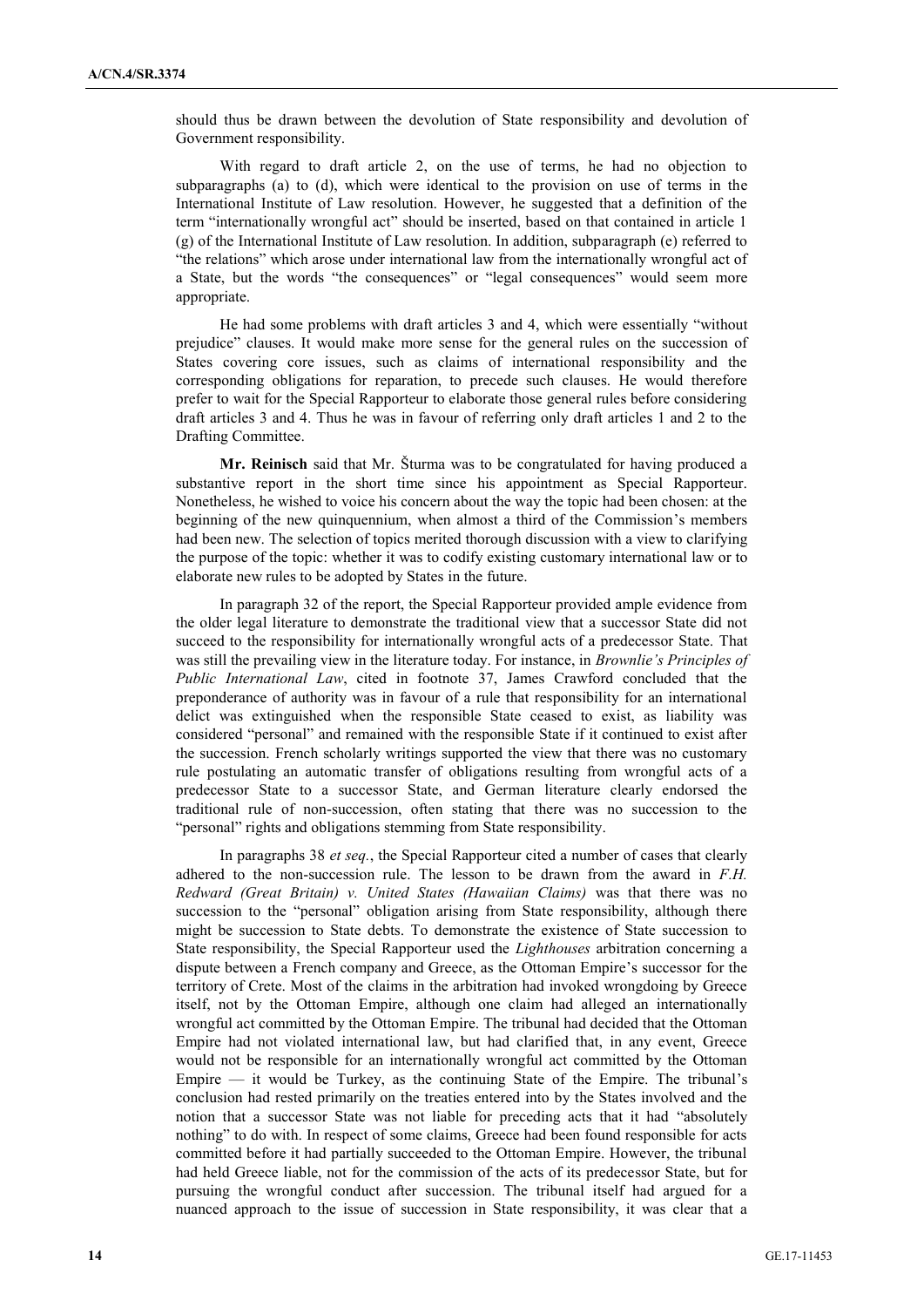general and absolute principle of non-succession did not exist, at least with regard to debts of a predecessor State.

Among more recent cases, the Special Rapporteur cited the *Gabčikovo-Nagymaros Project (Hungary/Slovakia)* case as the most important decision of the International Court of Justice concerning State succession to international responsibility. In paragraph 50 of the report, he argued that notwithstanding the special agreement between Hungary and Slovakia, "the Court seemed to recognize the succession in respect of secondary (responsibility) obligations and secondary rights resulting from wrongful acts." However, that assertion was based on a quote from paragraph 151 of the Court's judgment which omitted an important passage. In concluding that Slovakia might be liable to pay damages for the conduct of Czechoslovakia, the Court had pointed to a special agreement between the parties that Slovakia should succeed to both the "rights and obligations relating to the Gabčikovo-Nagymaros project."

It was clear from the statements of the parties in the case that the responsibility of Slovakia for acts of Czechoslovakia was not based on any general rule of succession to international responsibility. Hungary, for instance, based its arguments on an exception to the general rule of non-succession to responsibility, when "the successor State, by its own conduct, has acted in such a way as to assume the breaches of the law committed by its predecessor." Although the Court had not addressed that issue in its judgment, it had noted that Slovakia, while still a constituent part of Czechoslovakia, had played a significant role in the events leading to the decision about the fate of the project. The only conclusion to be drawn from the Court's decision was thus that it was possible for a State to freely decide to assume the consequences of internationally wrongful acts by a predecessor State.

In paragraph 54 of the report, the Special Rapporteur referred to the judgment of the Court in the case concerning *Application of the Convention on the Prevention and Punishment of the Crime of Genocide (Croatia v. Serbia)*, as the most recent pronouncement in favour of the argument that the responsibility of a State might be engaged by way of succession. In the case, Croatia had argued that the alleged violations of the Genocide Convention that had occurred before 27 April 1992 — the date of notification by the Federal Republic of Yugoslavia of succession to the Socialist Federal Republic of Yugoslavia — were attributable to Serbia due to its succession to the responsibility of the Socialist Federal Republic of Yugoslavia. The Court had not found a violation of the Genocide Convention, and thus had never decided whether the acts of the Socialist Federal Republic of Yugoslavia were attributable to Serbia through succession to State responsibility. Accordingly, while it was true that the Court had not dismissed the Croatian argument of State succession regarding State responsibility, it had not entertained the substance of the argument, favourably or unfavourably.

Having chaired the arbitration in the context of the United Nations Commission on International Trade Law case of *Mytilineos Holdings SA* v. *Serbia and Montenegro*, mentioned in paragraph 60 of the report, he agreed that it was an interesting case. However, no argument could be derived from the tribunal's award in the sense that a State would succeed to State responsibility obligations incurred by a predecessor State.

What could be derived from the decisions discussed by the Special Rapporteur in his report was a default rule of non-succession to State responsibility. The only clearly established exception to that rule appeared to be that succession occurred where a successor State voluntarily assumed secondary obligations arising from internationally wrongful acts committed by the predecessor State or when it endorsed or continued the wrongful conduct. Other exceptions to the default rule might exist, as suggested by the work of the Institute of International Law. However, neither the latter, nor the fact-sensitive approach to establish responsibility of successor States argued for by some scholars, suggested that a rule of succession to State responsibility had evolved.

Domestic courts had also generally relied on a default rule of non-succession to State responsibility. Two notable cases were the 1990 Namibian High Court Mwandinghi case concerning atrocities committed by South African forces before Namibian independence and the 2002 Austrian Supreme Court decision affirming the rule of nonsuccession in respect of compensation claims relating to the Second World War, which was,